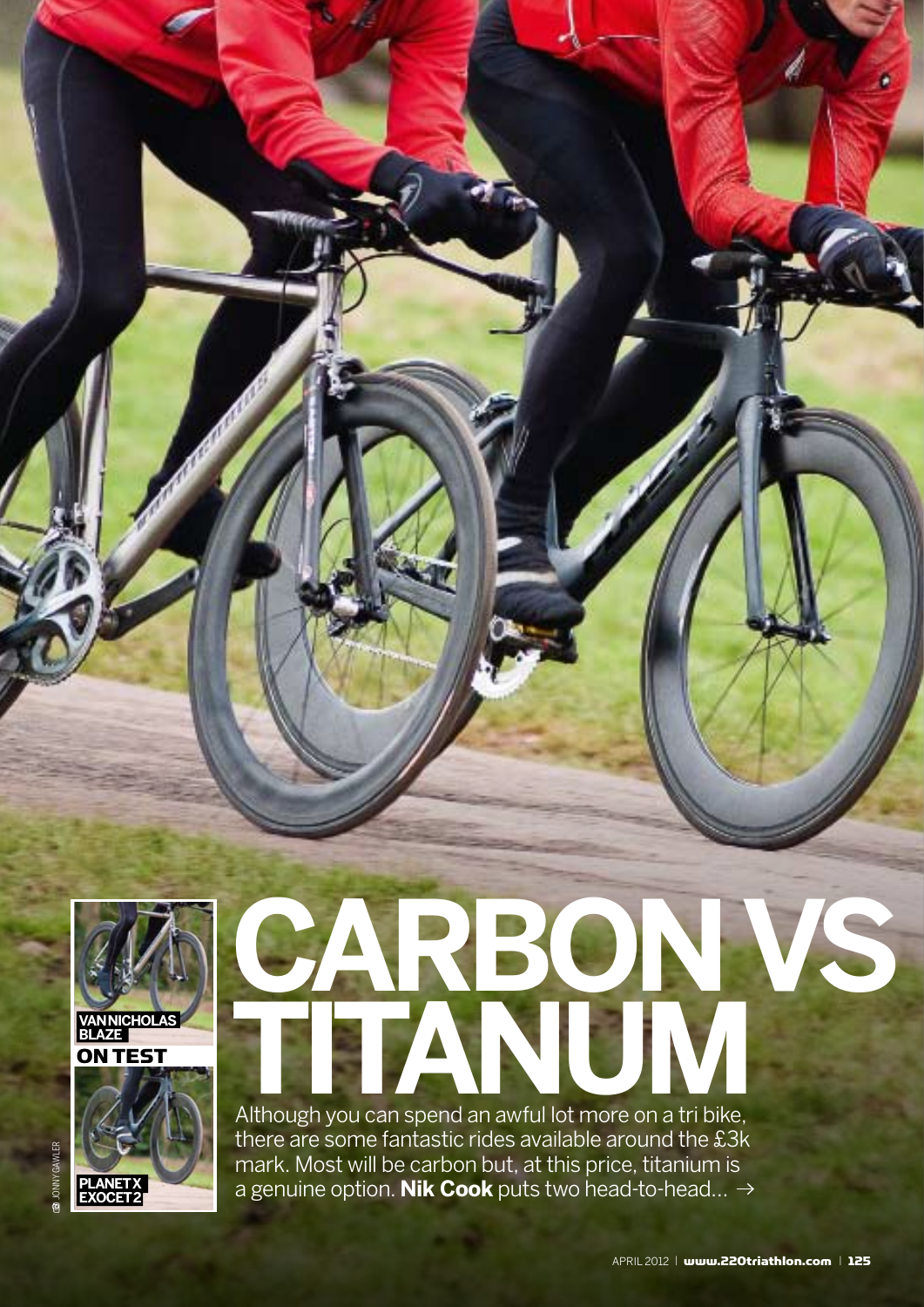

Supremely comfortable, the Van Nicholas waves the titanium flag with pride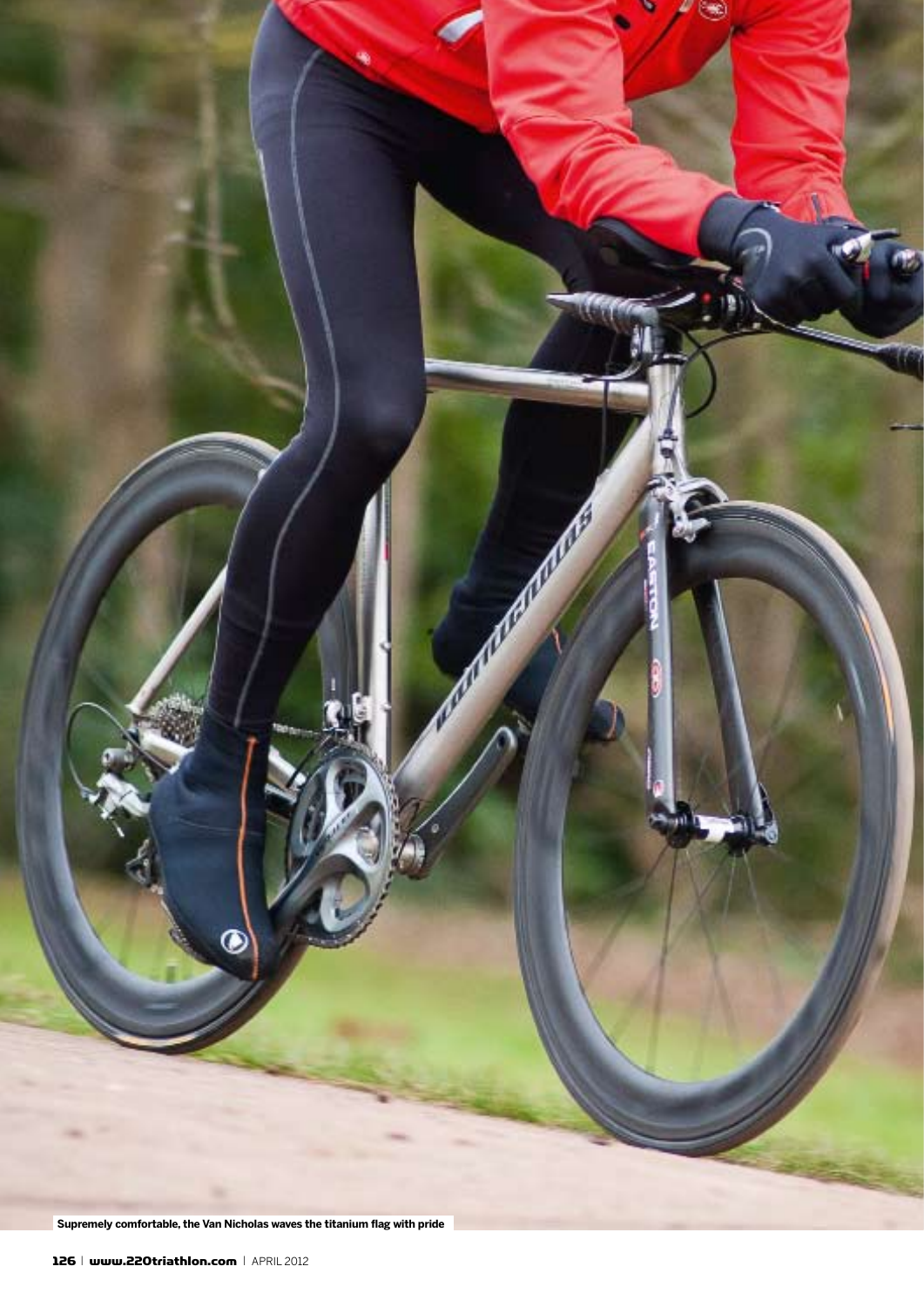#### tri bike test

## **VAN NICHOLAS BLAZE**

#### £3,400.00 **www.vannicholas.com**

Titanium bikes are viewed with scepticism by many cyclists and triathletes. Can this one prove the doubters wrong?

**experience**<br> **experience**<br> **exclusively in titanium, Dutch** <br> **exclusively in titanium, Dutch experience crafting bikes and building company Van Nicholas are among the undisputed masters of the material. Every bike ordered is hand built in their factory in the Netherlands to your custom specifications and, if you want the ultimate bespoke bike, they'll even custom-build the frame.** 

#### **THE BUILD**

With minimal decals and a bare brushed titanium finish, there's a simple elegance to the Van Nicholas. Where it counts – on

"whether hammering on the flat, powering over rollersor slogging up **A CLIMB, THE VAN NICHOLA JUST KEEPS ON GIVING"** 

the downtube, seat tube and seat stays – there's subtle aero profiling and the obligatory rear wheel cutaway. The welding is beautiful and, without wanting to come across too geeky, the rear hanger is a pure work of art.

Realising that there's no point having a great frame without matching wheels, Van Nicholas haven't pulled any punches and have turned to fellow Dutch manufacturer, Fast Forward. Retailing at £1,300, weighing a svelte 1,350g with 60mm rims and DT Swiss 240 hubs, the Fast Forward F6R carbon tubulars are a genuine race-ready wheelset. The Easton EC90 Aero forks finish off the heart of the build.

A full Shimano Ultegra groupset, except the Dura-Ace shifters, is certainly no disappointment and we'd certainly always prefer to see spec drop a level on groupset in return for top-end wheels. The cockpit is a Syntace affair that combines the mean-looking CX carbon base bar with the super-comfortable C3 extensions (which won our aerobars grouptest last issue). Van Nicholas supply their own leather and titanium-railed saddle, seatpost and carbon brake levers that finish off an impressive 7.86kg build.

#### **The Ride**

Right from the first few pedal strokes, there's no sign of the twitchiness or handling quirks that you sometimes get with tri bikes. The Van Nicholas instantly makes you feel both comfortable and confident. Rolling round the first few bends, the steering is precise and, up on the bullhorns, almost like a road bike.

On the open road and settling down on the aerobars, the position feels fast and, crucially for long-course racing, comfortable and sustainable. This is certainly helped by the Syntace extensions. Following this ride and having won that aerobars grouptest, we're converted to the Syntace cause.

There's none of the sloppiness that's sometimes used as a criticism of titanium bikes and we couldn't get any noticeable flex out of it. What you do get in abundance is a sense of life from the frame that can only be described as 'zing'. It feels as though it's working with you to go faster. Whether hammering on the flat, powering over rollers or slogging up a climb, it just keeps on giving. It climbs amazingly well for a triathlon bike and, rather than dreading those inclines, you actually find yourself seeking them out on your training rides just to attack them.

Predictably, the Ultegra groupset delivers crisp shifts and the brakes allow you to appreciate the bike's fantastic downhill handling while remaining in control. Obviously the quality wheels help the cause, but they're merely the cherry on the top of an already mighty fine cake.

| <b>VERDICT</b>                                                                                  |      |
|-------------------------------------------------------------------------------------------------|------|
| <b>HANDLING</b><br>Climbs and corners like a road bike.<br>but still delivers speed on the flat | 95%  |
| <b>SPEC</b><br>Ultegra does a decent job but the frame<br>and the wheels make the bike          | 87%  |
| <b>VALUE</b><br>Titanium is genuinely a bike for life and<br>you can't put a value on that      | 90%  |
| <b>COMFORT</b><br>The comfiest tri bike we've ever tested                                       | 99%  |
| <b>Triathion</b>                                                                                | 93 % |







1 **Van Nicholas has sought a pair of rapid race wheels from fellow Dutch manufacturer, Fast Forward** 2 **Winners of our aerobars grouptest last issue, the Syntace C3 helped us into a comfortable aero position** 3 **10-speed reliability: Shimano Ultegra provided its usual crisp and reliable shifts**